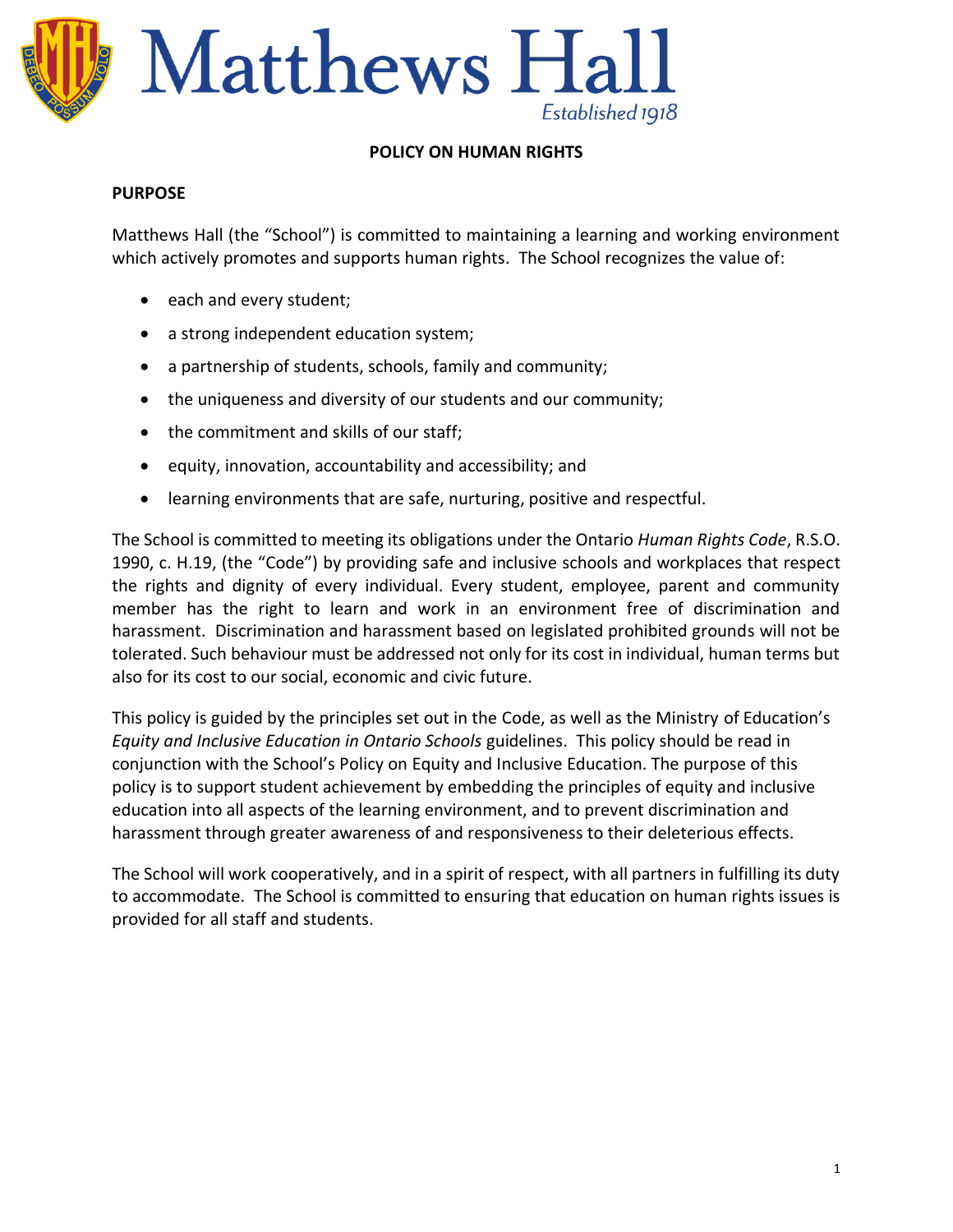### **POLICY COMPONENTS**

### **Legislative Context**

### **The Ontario** *Human Rights Code*

The provisions of the Code apply to private parties and institutions, including independent schools. The Code exists to prevent discrimination and harassment and, through its special program provisions, to foster proactive steps to promote human rights. Human rights law prohibits the creation and/or fostering of negative or poisoned environments that threaten basic human rights.

## **To Whom Does This Policy Apply?**

This policy applies to all School students, employees, and other users such as members of consultative committees, clients of the School, parents, volunteers, permit holders, contractors, and employees of organizations not related to the School but who nevertheless work on or are invited onto School premises. This policy also covers discrimination and harassment by such persons which occur outside the study/work place, and which are proven to have repercussions that adversely affect the School's learning/working environment.

### **Grounds of Discrimination**

Under this policy, the School upholds and supports the right to equal treatment without discrimination based on the following prohibited grounds:

- race
- ancestry
- place of origin
- colour
- ethnic origin
- citizenship
- creed
- sex
- sexual orientation
- gender identity
- gender expression
- age
- record of offences
- marital status
- family status or
- disability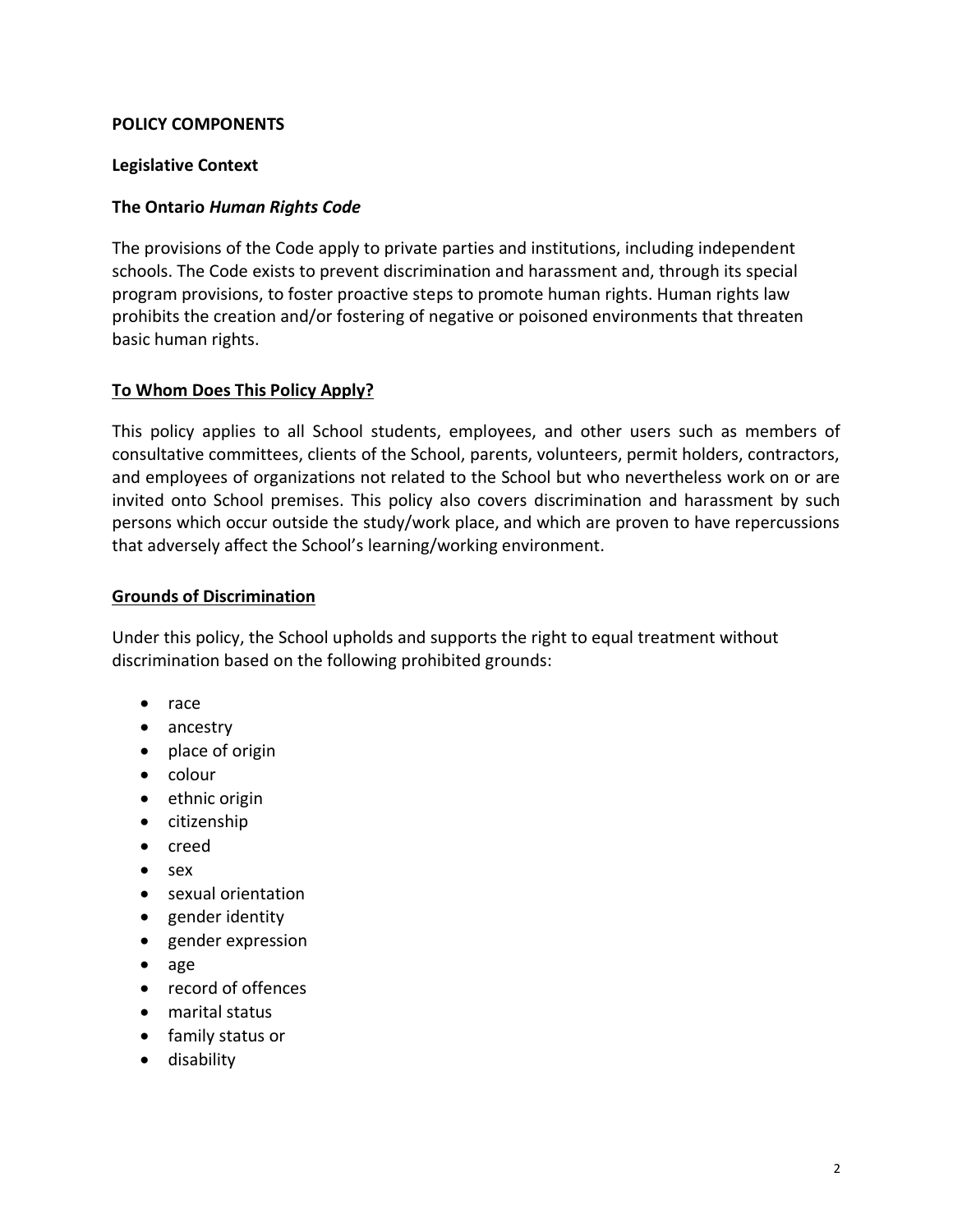To the extent that the School is also a housing provider for a student or staff, receipt of public assistance is also a protected ground.

# **Duties and Responsibilities**

The School has a duty to maintain an environment respectful of human rights and free of discrimination and harassment for all persons served by it. It must be ever vigilant of anything that might interfere with this duty. In fostering this environment, the School expects that everyone will:

- be aware of and sensitive to issues of discrimination and harassment;
- support individuals who are, or have been, targets of discrimination and harassment;
- prevent discrimination and harassment;
- take reasonable steps to remove any discriminatory barriers in employment policies and practices and in accessing programs, resources, and facilities;
- take all allegations of discrimination and harassment seriously and respond promptly;
- provide positive role models;
- not demonstrate, allow or condone behaviour contrary to this policy, including reprisal; and
- report immediately hate speech or activity.

Anyone found to be in contravention of this policy may be subject to disciplinary action, which for staff may include dismissal for just cause.

# *Human Resources*

The Human Resources Department of the School has the responsibility to designate resources for ensuring the implementation of, and compliance with, this policy and procedures.

# *Teachers*

Teachers have a particular obligation to ensure that the learning environment is free of discrimination and harassment and to respond speedily to breaches of this policy when they occur. The School recognizes that preventive education and proactive practices are the best longterm strategies to achieve an inclusive learning and working environment. It is essential, therefore, that School programs, curriculum, teaching methods and management practices support the values embodied in this policy.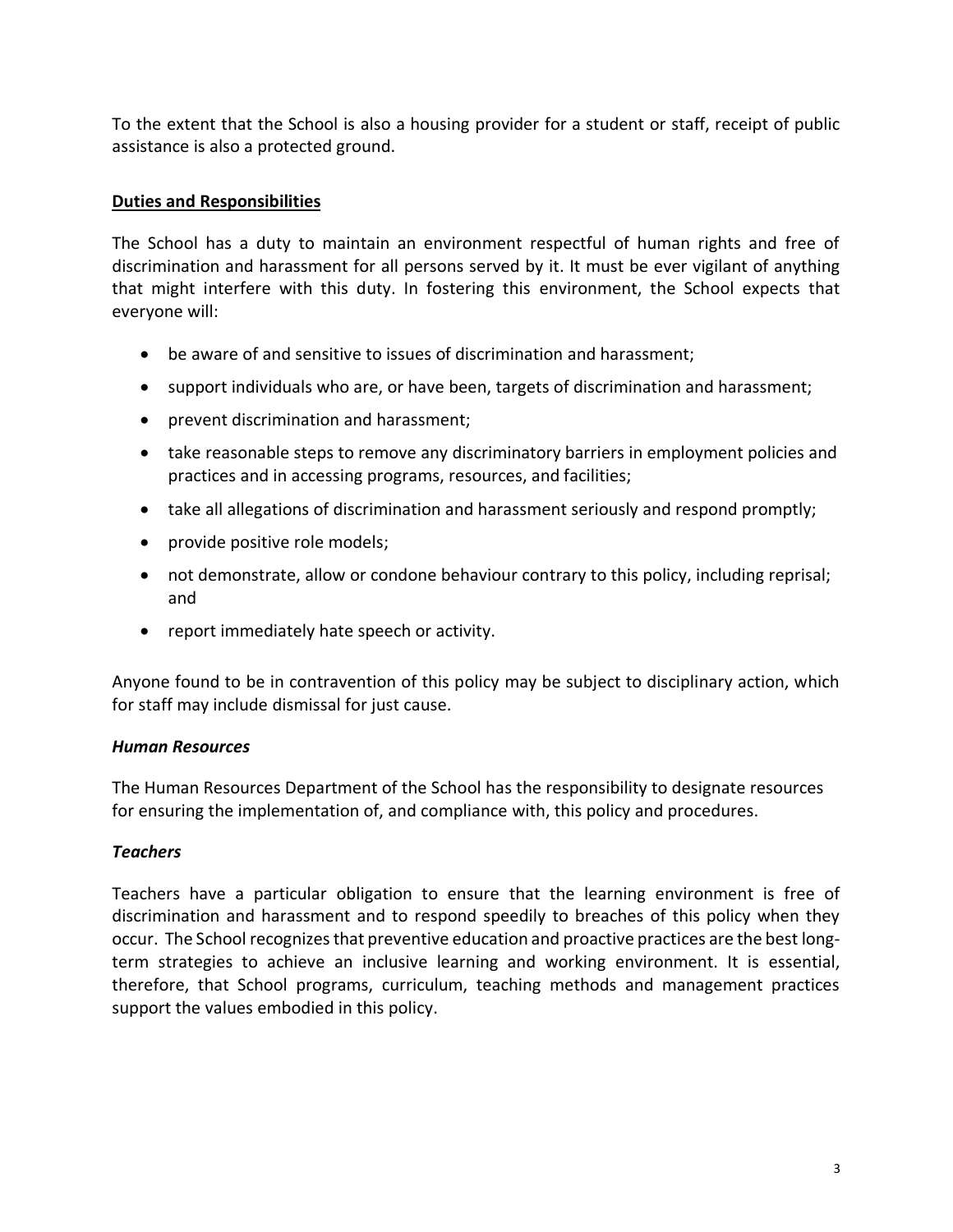## *Supervisory and Managerial Personnel*

Supervisory and managerial personnel have a specific duty to implement this policy. This duty includes prevention of and response to discrimination and harassment and the education of staff, students and the school community.

Failure to take measures to address discrimination and harassment in the learning and working environment may have legal implications for the School.

## **Accommodation**

Accommodation in the context of creed, family status, sex (including pregnancy), disability, age, gender expression and gender identity, or other grounds as required by the Code, will be provided in accordance with the principles of dignity, individualization, and inclusion. The School will work cooperatively, and in a spirit of respect, with all partners in the accommodation process. Anyone requesting accommodation is required to cooperate in the accommodation process and provide information requested by the School as may be needed to formulate appropriate accommodations.

Accommodation will be provided up to the point of undue hardship. A determination regarding undue hardship will be based on an assessment of costs, outside sources of funding, and health and safety. It will be based on objective evidence.

# *Request for Accommodation*

Accommodation requests should, whenever possible, be made in writing. The accommodation request should indicate:

- The Code ground with respect to which accommodation is being requested;
- The reason why accommodation is required, including enough information to confirm the existence of a need for accommodation; and
- The specific needs related to the Code ground.

In the case of disability-related accommodations, the request need not specify a diagnosis or unnecessary medical information, but should set out the restrictions or accommodations required.

No person will be penalized for making an accommodation request in good faith.

The School, the person requesting accommodation related to a Code ground and any necessary experts will work together cooperatively to develop an Accommodation Plan for the individual. In the course of doing so, the School may require further information related to the accommodation request.